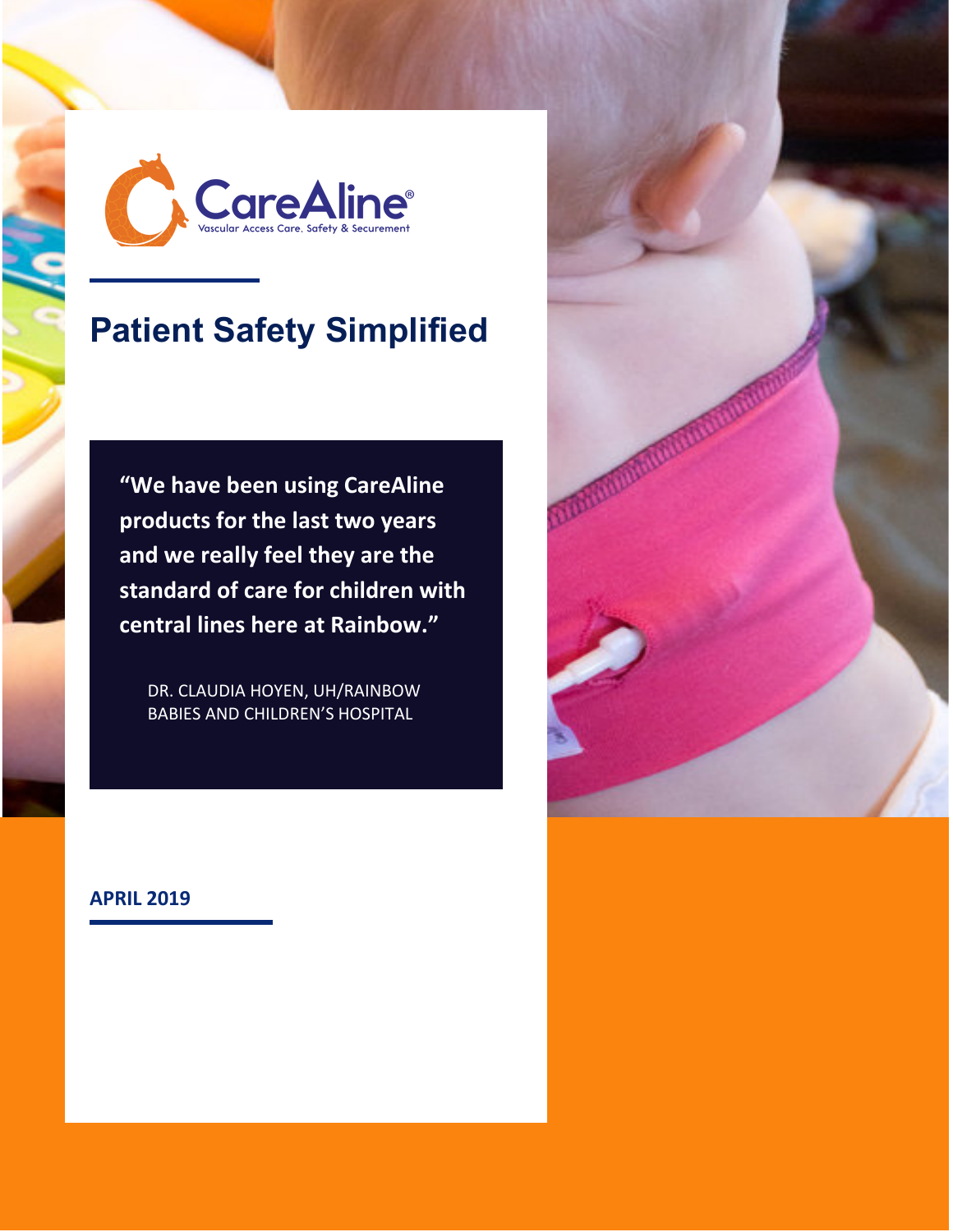# **Patient Safety Simplified**

# Necessary Improvements to Vascular Access Care (VAC)

Indications for use of catheters vary and can include administration of IV fluids, medications, or blood products.<sup>1,2,3</sup> In both adults and children, catheters may remain fixed to the body for prolonged periods of time ranging from days to months. Dislodgment, or unintended removal of these items can result in death, central line associated blood stream infections (CLABSIs), emergency department visits and admissions, and lengthened inpatient stays and treatments. Further, catheter dislodgments are closely linked to age, body size, and age-related immune status. These outcomes result in increased costs to hospitals and the healthcare system, and is distressing to patients and their families.  $4$ 

*Dislodgment of catheters results in increased costs to hospitals and is distressing to patients and their families.*

# VAC Solutions

Research and quality improvement initiatives aimed to reduce complications and improve clinical outcomes have helped to advance safety protocols for VAC.<sup>5</sup> The Joint Commission offers evidence-based strategies and techniques for prevention of CLABSIs, but stops short for long-term management of existing lines. <sup>6</sup> Increasing awareness and concern for medical adhesive-related skin injury (MARSI) in children and adults is causing many healthcare providers to turn toward solutions that help their patients manage vascular lines in an injury-free and standardized way.<sup>7,8</sup> Technology solutions with great promise, such as force sensitive break-away mechanisms for IV lines, are currently in development for inpatient care. But available today, CareAline products offer a simplified, cost-effective solution to inpatient and ambulatory management of Central and PICC lines.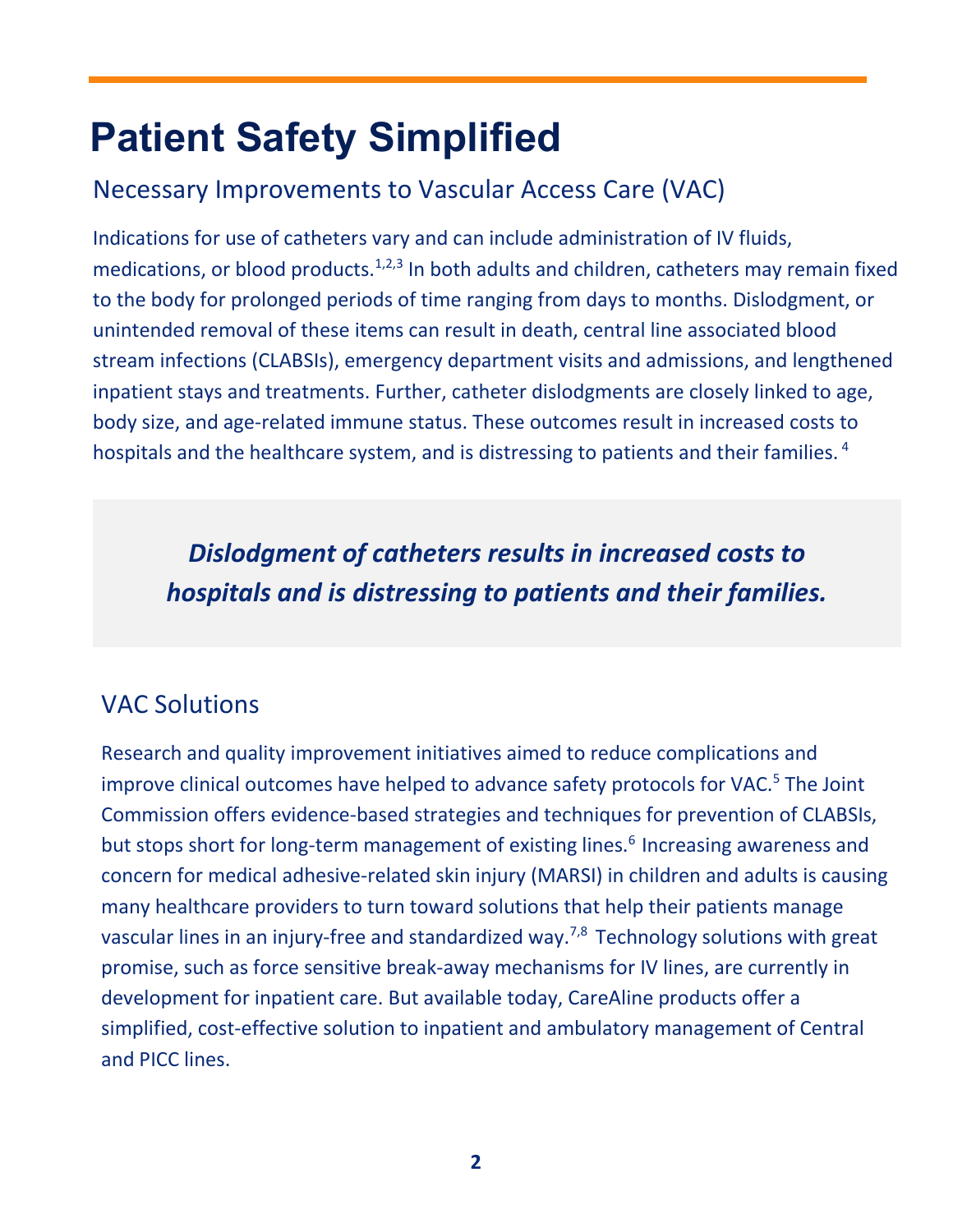#### Drive efficiencies. Decrease costs. Improve outcomes.

CareAline's securement devices are clinically proven to reduce vascular access line dislodgment, line breaks, and CLABSIs. When added to safety bundles, our products lower per patient costs, reduce readmissions, and line complication rates.

- 9 **The Children's Hospital of Colorado** carried out a proof-of-concept analysis within the Center for Cancer and Blood Disorders (CCBD). In a cohort of patients aged between 4 months and 9 years, the CCBD care team was successful in preventing all accidental line breaks and removals with CareAline Line Wraps and PICC Lines Sleeves in use.
- $\checkmark$  In a quality improvement intervention at **C.S. Mott Children's Hospital** (Figure 1), nurses found that the utilization of CareAline products demonstrated a decrease in CVC breakages in pediatric oncology patients less than four years of age.



 $\checkmark$  A collaborative team of infection control, central line, Michigan.

Figure 1: That's a Wrap: Preventing Central Venous Catheter Replacements in Pediatric Oncology Patients by Nancy Tena, MSN, RN, CNS-BC, CPHON, BMTCN and Elizabeth Duffy, DNP, RN, CPNP, C.S. Mott Children's Hospital, University of

and quality experts at **University Hospitals Rainbow Babies and Children's Hospital** aimed to reduce CLABSI rates in their inpatient population with implementation of the Clean Campaign and CareAline products as part of this safety bundle. CareAline Wraps and Sleeves were used to protect lines from body fluid or environmental contamination (e.g. diapers and mouths) and accidental dislodgment or manipulation that could lead to a CLABSI. The team met their target, seeing a reduction from 1.47 per 1000-line days to .90 after one-year surveillance of infection rates.